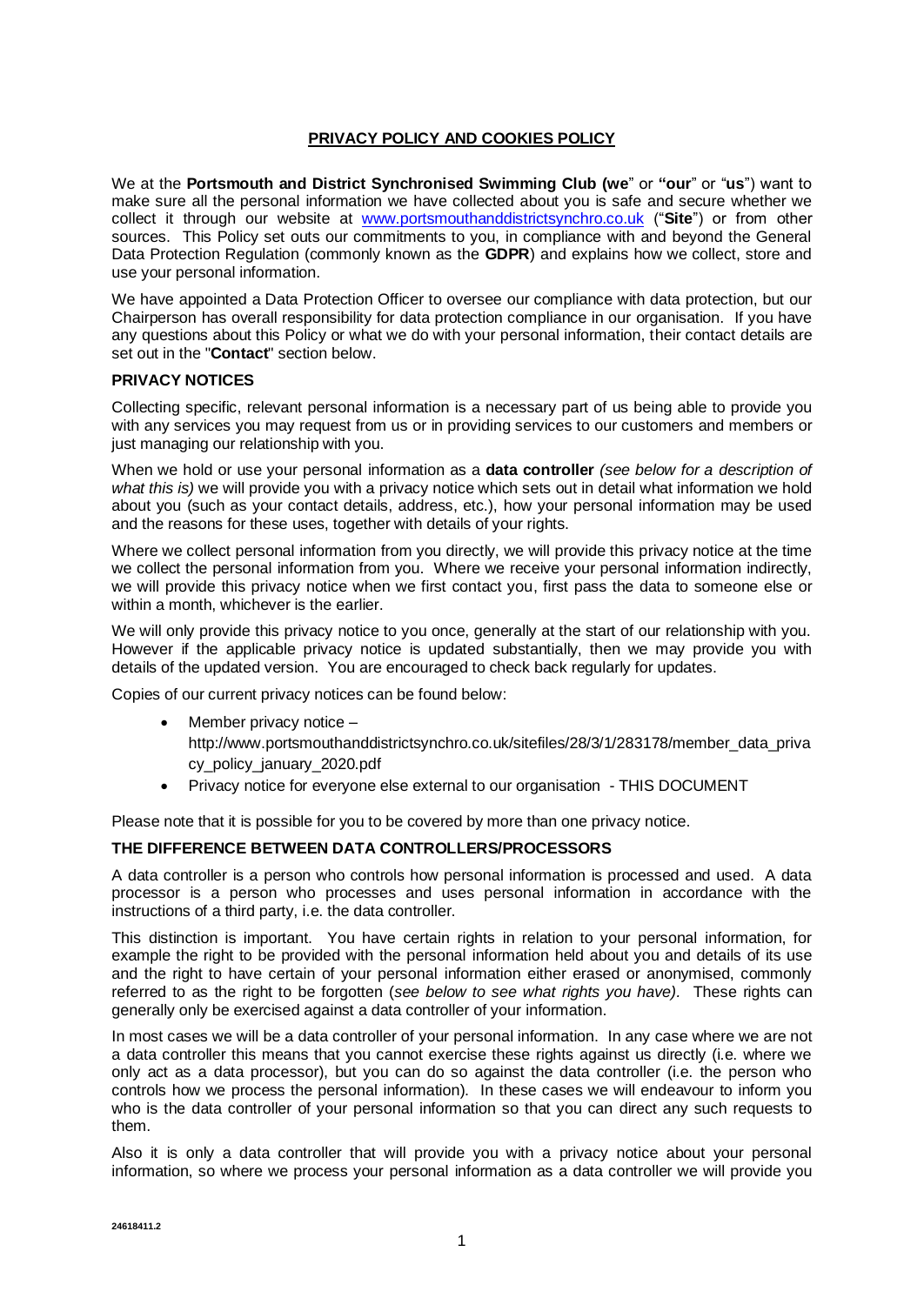with a privacy notice. Where we process your personal information as a data processor for a third party, that third party should provide you with a privacy notice which will set out details regarding the processing of your personal information, which should also include the processing to be carried out by us on their behalf.

### **HOW DO WE USE YOUR PERSONAL INFORMATION?**

We will use your personal information as described in the privacy notice provided to you, but, for example, we may use your personal information to administer any account(s) you have with us or to send you information we think you might find useful, provided you have indicated that you are happy to be contacted for these purposes. To see how we use your personal information, please see our current privacy notices, which can be accessed below:

- Member privacy notice
	- http://www.portsmouthanddistrictsynchro.co.uk/sitefiles/28/3/1/283178/member\_data\_priva cy\_policy\_january\_2020.pdf
- Privacy notice for everyone else external to our organisation THIS DOCUMENT

## **WHO DO WE SHARE YOUR PERSONAL INFORMATION WITH?**

Details of how we disclose your personal information are set out in the relevant privacy notice provided to you, but generally it is where we need to do so in order to run our organisation (e.g. where other people process information for us). In such circumstances, we will put in place arrangements to protect your personal information. Outside of that we do not disclose your personal information unless we are required to do so by law.

If we transfer personal information about you outside the European Economic Area (EEA), we will let you know and ensure that all reasonable security measures are taken and that any third party processers will be required to process the information in accordance with information protection laws and we will notify you in your privacy notice if we are the information controller.

We do not sell, trade or rent your personal information to others.

#### **HOW LONG DO WE HOLD ON TO YOUR PERSONAL INFORMATION?**

Further details of how long we hold onto your personal information for are set out in the relevant privacy notice provided to you, but we will only hold your information for as long as is necessary or where you ask us to delete records we may delete it earlier.

The duration for which we retain your personal information will differ depending on the type of information and the reason why it was collected. However, in some cases personal information may be retained on a long term basis: for example, personal information that we need to retain for legal purposes will normally be retained for at least six years in accordance with usual commercial practice and regulatory requirements.

### **WHAT ARE YOUR RIGHTS?**

Full details of your rights set out in the relevant privacy notice provided to you, but you are entitled by law to ask for a copy of your personal information at any time. You are also entitled to ask us to correct, delete or update your personal information, to send your personal information to you or another organisation and to object to automated decision making. Where you have given us your consent to use your personal information in a particular manner, you also have the right to withdraw this consent at any time.

To exercise any of your rights, or if you have any questions relating to your rights, please contact us by using the details set out in the "**Contact**" section below. You can also unsubscribe from any **direct marketing** by clicking on the unsubscribe link in the marketing messages we send to you.

You should note that some of your rights may not apply as they have specific requirements and exemptions which apply to them and they may not also apply to personal information recorded and stored by us. However your right to withdraw consent or object to processing for direct marketing are absolute rights.

If you are unhappy with the way we are using your personal information you can complain to the UK Information Commissioner's Office or your local data protection regulator. More information about your legal rights can be found on the Information Commissioner's website at [https://ico.org.uk/for-the-](https://ico.org.uk/for-the-public/)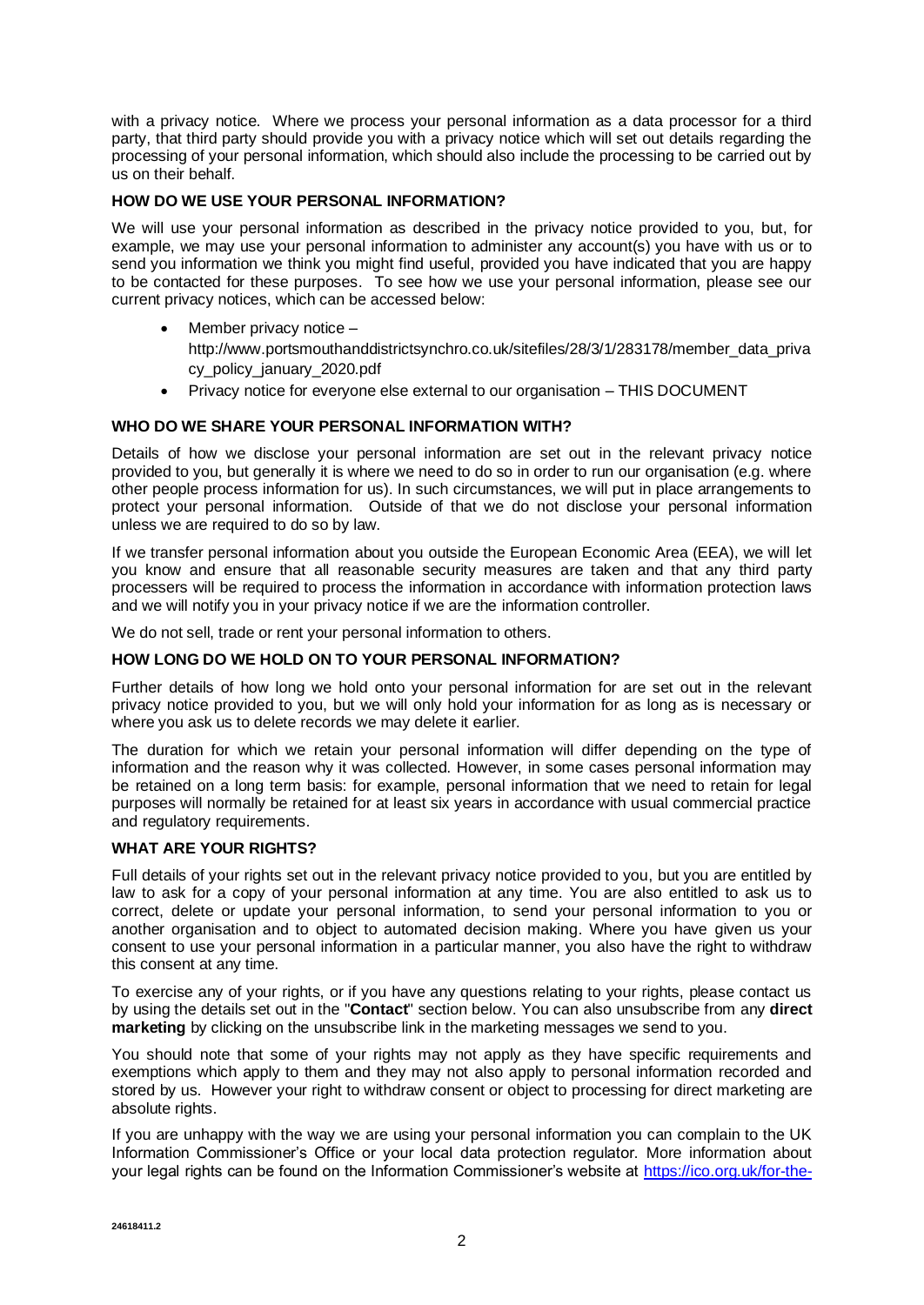[public/.](https://ico.org.uk/for-the-public/) However, we are here to help and would encourage you to contact us to resolve your complaint first.

#### **LINKING WITH THIRD PARTY SITES**

Our Site may, from time to time, contain links to and from the websites of other regional bodies, and clubs. If you follow a link to any of these websites, please note that these websites have their own privacy policies and they will be a data controller of your personal information. We do not accept any responsibility or liability for these policies and you should check these policies before you submit any personal information to these websites.

In addition, if you linked to this Site from a third-party site, we cannot be responsible for the privacy policies and practices of the owners or operators of that third-party site and recommend that you check the policy of that third party site and contact its owner or operator if you have any concerns or questions.

### **SECURITY**

We employ a variety of technical and organisational measures to keep your personal information safe and to prevent unauthorised access to, or use, or disclosure of it. Unfortunately, no information transmission over the Internet is guaranteed 100% secure nor is any storage of information always 100% secure, but we do take all appropriate steps to protect the security of your personal information.

### **COOKIES**

Certain parts of our Site use "cookies" to keep track of your visit and to help you navigate between sections. A cookie is a small data file that certain websites store on your computer's hard-drive when you visit such websites. Cookies can contain information such as your user ID and the pages you have visited. The only personal information a cookie contains is information that you have personally supplied.

We use cookies on our Site to enable us to deliver content that is specific to your interests and gives us an idea of which parts of the Site you are visiting and to recognise you when you return to the Site. Reading cookies does not give us access to other information on your computer's hard-drive and our Site will not read cookies created by other websites that you have visited.

You may refuse to accept cookies by activating the setting on your browser which allows you to refuse the setting of cookies. If, however, you select this setting you may be unable to access certain parts of the Site. Unless you have adjusted your browser settings so that it will refuse cookies, our system will issue cookies when you access the Site.

Please note providers of third party content may also use cookies over which we have no control. For detailed information on the cookies we use and the purposes for which we use them see the table at the end of the policy.

## **LOG FILES**

In common with most websites, our Site logs various information about visitors, including internet protocol (IP) addresses, browser type, internet service provider (ISP) information, referring / exit pages and date / time stamp.

We may use this information to analyse trends, administer the Site, track your movement around the Site and gather broad demographic information.

### **CHANGES TO THIS POLICY**

Any changes we may make to this Policy in the future will be posted on our Site and, where appropriate, notified to you by e-mail. When we change this Policy in a material way, we will update the version date at the bottom of this page. Please check back frequently to see any updates or changes to this Policy and should you object to any alteration, please contact us as set out in the "**Contact**" section below.

## **CONTACT**

In the event of any query or complaint in connection with the information we hold about you, please email portsmouthanddistrictsynchro@hotmail.com.

Our Data Protection Officer can be contacted at jay.neill@gmail.com.